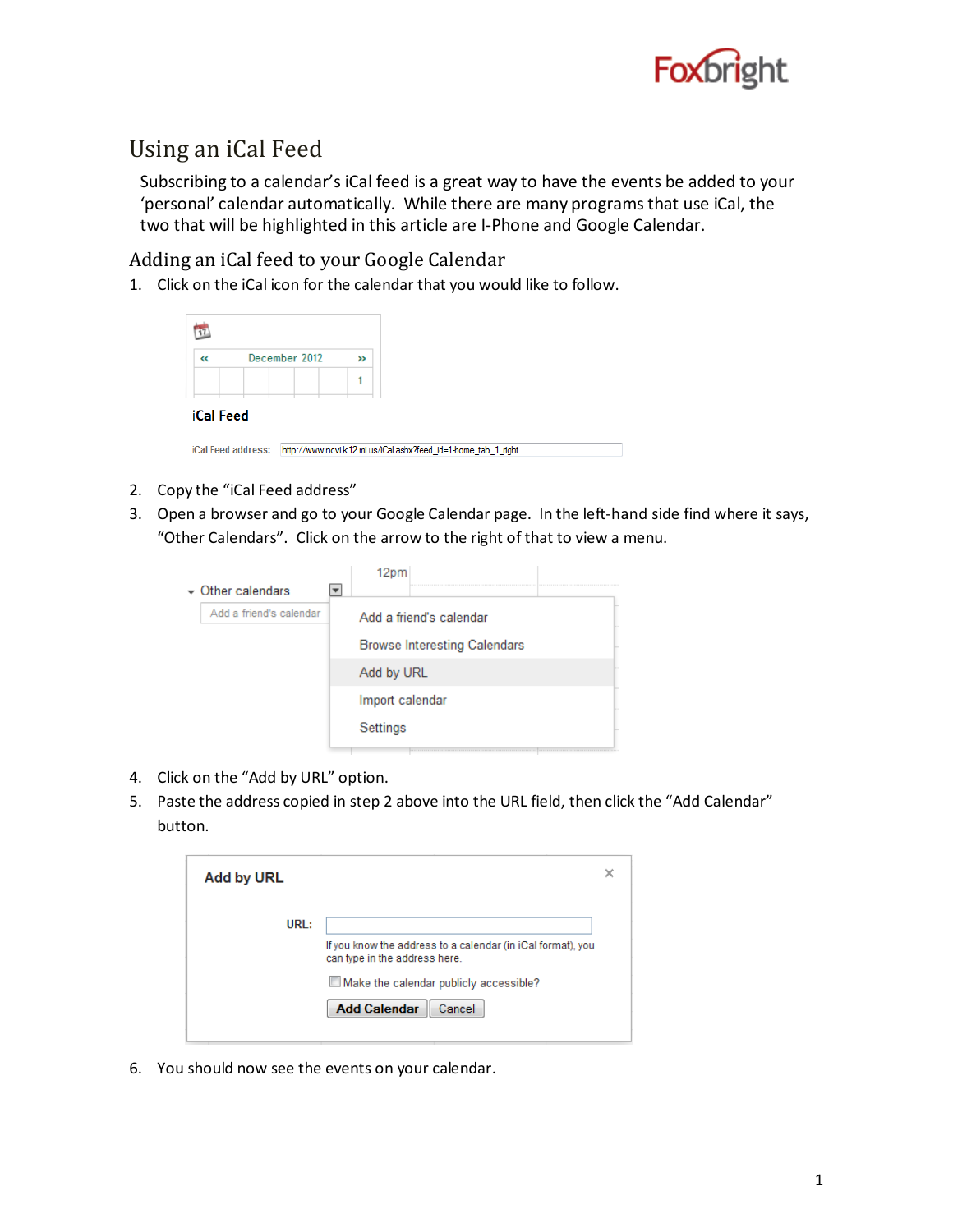

## Adding an iCal feed to an iPhone or iPad

1. From a computer, click on the iCal icon for the calendar that you would like to follow.

| December 2012 |  |
|---------------|--|
|               |  |

2. Copy the "iCal Feed address".

## **iCal Feed**

| iCal Feed address: http://www.novi.k12.mi.us/iCal.ashx?feed_id=1-home_tab_1_right |
|-----------------------------------------------------------------------------------|

- 3. Send the address in an e-mail to an account that you can read on the iPhone or iPad.
- 4. Open the e-mail on your iPhone or iPad
- 5. Hold your finger on the address until a list of options appears.
- 6. Select "Copy".



- 7. Go to the Settings section of the phone and then open "Accounts & Passwords"
- 8. Select "Add Account" then "Other" at the bottomof the list of accounts.
- 9. Select "Add Subscribed Calendar".

| $-$ AT&T                       | 2:27 PM | $\equiv$ |
|--------------------------------|---------|----------|
| Add Account                    | Other   |          |
| <b>Mail</b>                    |         |          |
| <b>Add Mail Account</b>        |         | з        |
| <b>Contacts</b>                |         |          |
| <b>Add LDAP Account</b>        |         | ь        |
| <b>Add CardDAV Account</b>     |         | ь        |
| Calendars                      |         |          |
| <b>Add CalDAV Account</b>      |         |          |
| <b>Add Subscribed Calendar</b> |         |          |
|                                |         |          |